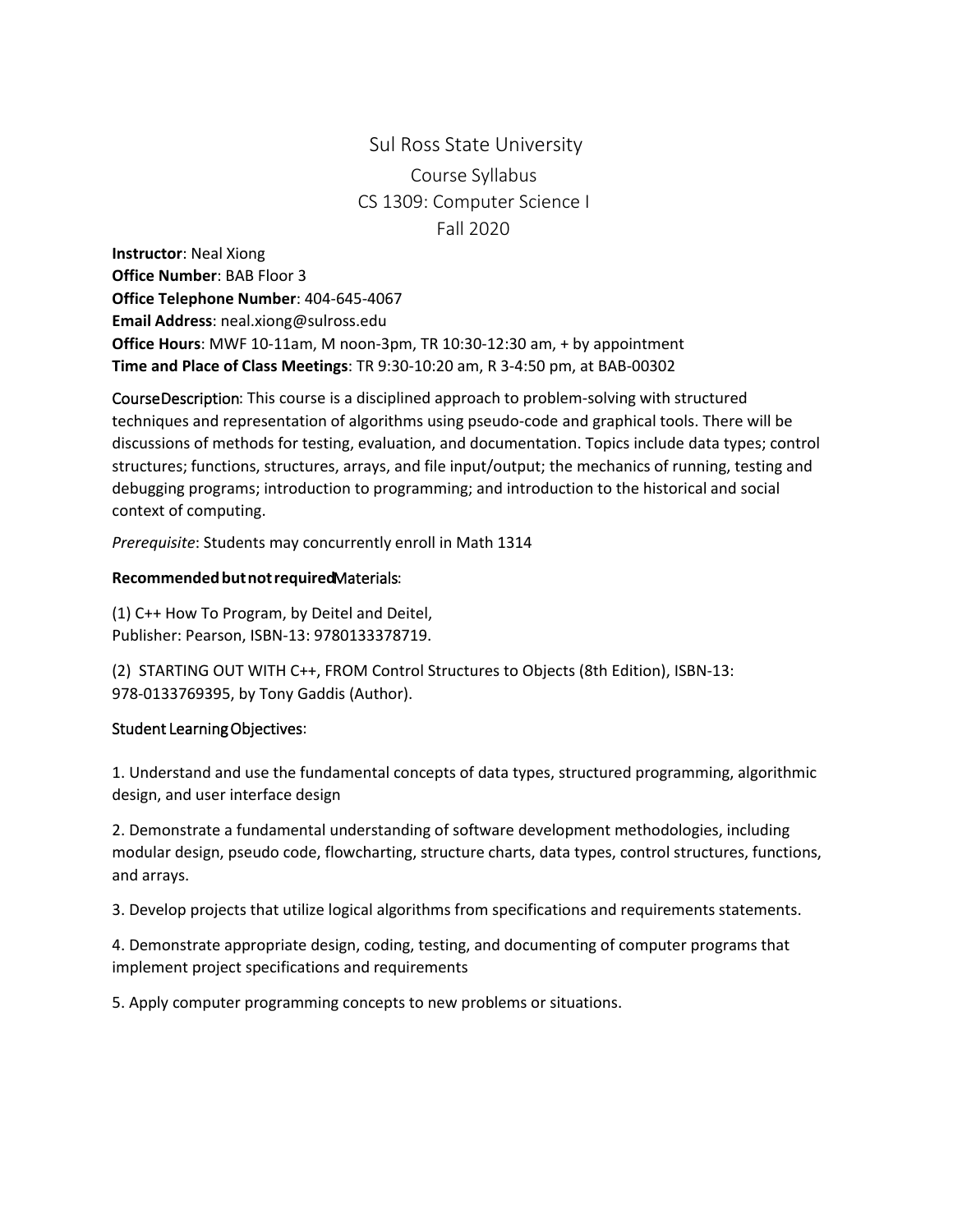## Assignment Information:

*Codding Lab Assignments*: Expect to complete at least 5 coding tasks or labs. The code tasks will be completed in our lab, and will be submitted to our online blackboard, where they are graded. Make sure you are aware of when assignments are due to avoid a late penalty.

*Quizzes*: You will have several quizzes. You are allowed to use your textbook and/or notes, but these will have a time limit, so please prepare accordingly before attempting a quiz. The questions on the quizzes are multiple-choice and true-false. You will be taking the quizzes in Blackboard. Each quiz can be taken up to 3 times, the highest grade will be the grade that is recorded.

*Projects*: You will complete several projects. These will need to be submitted through Blackboard for grading.

*Exams*: There are two-three exams associated with this course. You may take each exam only once. The lowest exam grade will be dropped. If you do not miss any exams and are satisfied with your exam grade at the end of the semester, you do not have to take the final exam.

General Policies: Students are expected to check on Blackboard for announcements and updated assignments. You are expected to check your Sul Ross e-mail account. I will only discuss grades and attendance issues via a zoom meeting. When meeting through Zoom, make sure your first name and at least last initial are visible. Preference will be that your video is available, but please make sure you are properly dressed.

Americans With Disabilities Act: Sul Ross State University (SRSU) is committed to equal access in compliance with Americans with Disabilities Act of 1973. It is SRSU policy to provide reasonable accommodations to students with documented disabilities. It is the student's responsibility to initiate a request each semester for each class. Students seeking accessibility/accommodations services must contact Rebecca Greathouse Wren, LPC-S, SRSU's Accessibility Services Coordinator at 432-837-8203 (please leave a message and we'll get back to you as soon as we can during working hours), or email rebecca.wren@sulross.edu. Our office is located on the first floor of Ferguson Hall (Suite 112), and our mailing address is P.O. Box C-122, Sul Ross State University, Alpine, Texas, 79832.

Library Services: The Sul Ross Library offers FREE resources and services to the entire SRSU community. Access and borrow books, articles, and more by visiting the library's website, library.sulross.edu. Offcampus access requires your LoboID and password. Check out materials using your photo ID. Librarians are a tremendous resource for your coursework and can be reached in person, by email (srsulibrary@sulross.edu), or phone (432-837-8123).

Distance Education Statement: Students enrolled in distance education courses have equal access to the university's academic support services, such as Smarthinking, library resources, online databases, and instructional technology support. For more information about accessing these resources, visit the SRSU website. Students should correspond using Sul Ross email accounts and submit online assignments through Blackboard, which requires secure login information to verify students' identities and to protect students' information. The procedures for filing a student complaint are included in the student handbook. Students enrolled in distance education courses at Sul Ross are expected to adhere to all policies pertaining to academic honesty and appropriate student conduct, as described in the student handbook. Students in web- based courses must maintain appropriate equipment and software, according to the needs and requirements of the course, as outlined on the SRSU website.